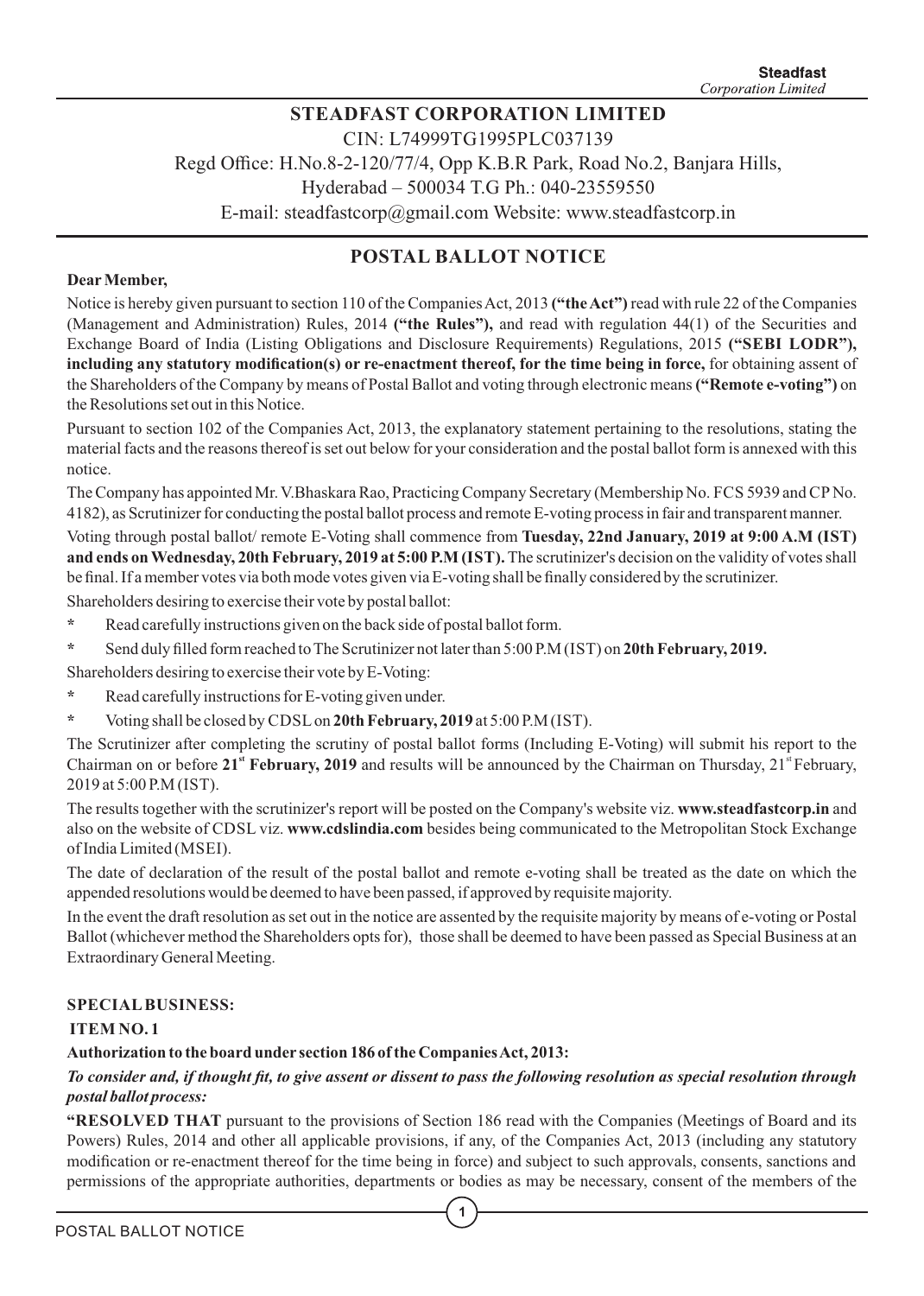Company be and is hereby accorded to authorize the Board of Directors (hereinafter referred to as 'the Board' which term shall be deemed to include any Committee which the Board may have constituted or hereinafter constitute to exercise its powers including the powers conferred by this resolution) to (i) make loan(s) and/or (ii) give any guarantee(s)/provide any security(ies) in connection with loan(s) made to and / or (iii) make investments by way of subscription, purchase or otherwise of shares, debentures and/or any other securities, of any other person or body corporates, whether Indian or overseas, which the Board may, in their absolute discretion, deem beneficial and in the interest of the Company, in excess of 60% of the paid up share capital, free reserves and securities premium account of the Company or 100% of free reserves and securities premium account of the Company, whichever is more, as prescribed under Section 186 of the Act from time to time, in one or more tranches, provided that the aggregate amount of loans, guarantees and security granted and acquisitions made by the Company shall not at any time exceed the limit of **INR 15 crore (Rupees Fifteen Crore only)."**

**"RESOLVED FURTHER THAT** the Board be and is hereby authorized to delegate all or any of the powers herein conferred, to any Committee of Directors or any one or more Directors of the Company with power to delegate to any Officers of the Company to discuss, negotiate and finalize the terms and conditions of the proposed loans, inter-corporate loans, investment, lending or giving guarantees or security(ies) and/or making acquisitions which they may deem fit in the interests of the Company and to do and perform all such acts, deeds, matters and things, as may be necessary or expedient in this regard and to exercise all the rights and powers which would vest in the Company in pursuance of such loans, investment, lending or giving guarantees or security(ies) and/or making acquisitions.

#### **ITEM NO. 2**

#### **Approval forMaterial Related Party Transaction with Related party:**

*To consider and, if thought fit, to give assent or dissent to pass the following resolution as an ordinary resolution through postal ballot process:*

**"RESOLVED THAT** pursuant to Section 188 and other applicable provisions of the Companies Act, 2013 and the Companies (Meeting of Board and its Powers) Rules, 2014 including any modifications or amendments or clarifications thereon, if any, and pursuant to Regulations 23 of SEBI (Listing Obligations and Disclosure Requirements) Regulations, 2015 as amended from time to time read with standard listing agreement entered with the Stock Exchanges and subject to such other approvals, consents, permissions and sanctions of any authorities as may be necessary, approval of the shareholders be and is hereby accorded to the Board of Directors to acquire/purchase of the 70% share in the existing Partnership Firm **M/s.V H Healthcare, from Dr.Keesara Vivek Reddy, related party and who is also Managing Director of the company** as per the terms and conditions at the arms length basis as specified in the Statement pursuant to Section 102(1) of the Companies Act, 2013 annexed to this Notice."

**"RESOLVED FURTHER** that any one of the director of the company and/or the Audit Committee as may be applicable from time to time authorized to settle any question, difficulty or doubt that may arise with regard to giving effect to the above Resolution; sign and execute necessary documents and papers on an ongoing basis and to do and perform all such acts, deeds and things as may be necessary or in its absolute discretion deem necessary, proper, desirable and to finalize any documents and writings in this regard."

**"RESOLVED FURTHER THAT** the Board be and is hereby authorized to delegate all or any of the powers conferred on it by or under this resolution to Audit Committee of Board of the Company in order to give effect to this resolution."

> **By order of the Board For Steadfast Corporation Limited**

 Sd/- **M.V.S.A. Murali Krishna Company Secretary ACS- 48029**

**Place: Hyderabad Date: 17th January, 2019**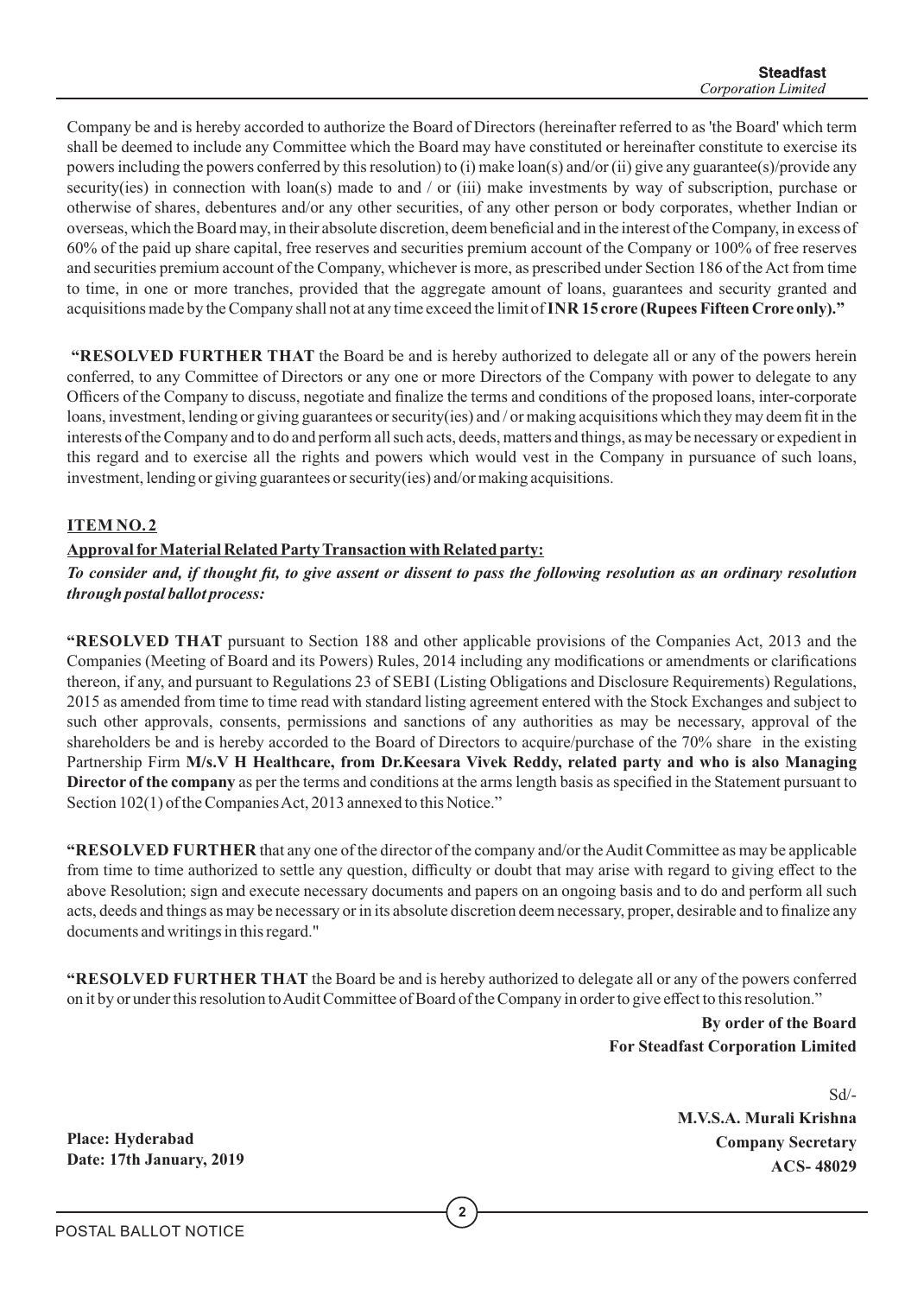#### **Notes:**

- 1. Explanatory statement pursuant to Section 102 of the Companies Act, 2013, stating all material facts and reasons annexed herewith.
- 2. In compliance with Regulation 44 of SEBI (LODR) Regulations, 2015, Sections 108 and 110 and other applicable provisions of the Act, read with the Companies (Management and Administration) Rules, 2014, the company is pleased to provide remote e-voting facility to all its members, to enable them to cast their votes electronically instead of dispatching the ballot form by post. The company has engaged the services of CDSL for the purpose of providing remote e-voting facility to all its members. Please note that the remote e-voting is an alternate mode to cast votes and is optional.
- 3. Resolution passed by the shareholders through postal ballot and remote E-voting is deemed to have been passed at a general meeting of the shareholders of the company.
- 4. In accordance with the provisions of Section 101 and other applicable provisions of the Companies Act, 2013, read with rules 18 and 22 of the Companies (Management and Administration) Rules, 2014, the postal ballot notice is being sent by permitted mode (i.e. through registered or speed post or through courier or through registered e-mail id), along with a postage prepaid self addressed business reply envelope.
- 5. The postal ballot notice are being sent to all the eligible shareholders of the company whose names appear in the register of members / list of Beneficial Owners as received from Registrar and Share Transfer Agent (RTA) as on 18th January, 2019 (closing business hours). The notice will be displayed on the website of the Company (www.steadfastcorp.in) and website of CDSL.
- 6. Voting rights shall be reckoned on the paid up value of the shares registered in the names of the members as on the day of **Friday, 18th January, 2019.**
- 7. Mr.V. Bhaskara Rao, Practicing Company Secretary (Membership No. FCS 5939 and CP No. 4182) has been appointed as the Scrutinizer to conduct the postal ballot and remote E-voting process in fair and transparent manner.
- 8. Postal ballot form can also be downloaded from the website of the company i.e or seek duplicate postal ballot form the company.
- 9. Members shall fill in the requisite details and send the duly completed and signed postal ballot form in the enclosed self-addressed pre-paid business reply envelope to the scrutinizer so as to reach on or before 5:00 P.M. on **Wednesday, 20th February, 2019**. Any postal ballot form received after the said date and time period shall be treated Invalid.
- 10. Incomplete, unsigned, improperly or incorrectly tick marked postal ballot forms will be rejected. There will be only 1 (one) postal ballot form for every registered folio / client ID irrespective of the number of joint members.
- 11. The postal ballot form should be completed and signed by the shareholder (as per specimen signature registered with the Company and / or furnished to CDSL/NSDL). In case, shares are jointly held, this form should be completed and signed by the first named member and, in his / her absence, by the next named member. Holder(s) of Power of Attorney ("POA") on behalf of a Shareholder may vote on the postal ballot mentioning the registration number of the POA with the Company or enclosing a copy of the POA authenticated by a notary. In case of shares held by companies, societies etc., the duly completed postal ballot form should be accompanied by a certified copy of the board resolution / authorisation giving the requisite authority to the person voting on the postal ballot form.
- 12. AMember cannot exercise his/her vote by proxy on postal ballot.
- 13. Members having any queries relevant to voting via postal ballot/E-Voting may mail to Company Secretary steadfastcorp@gmail.com or Call at 040-23559550.
- **14. Members who have not registered their e-mail addresses so far are requested to register their e-mail addresses, Bank Account and Pancard details with :**
	- i) Our Registrar M/s. XLSoftech Systems Limited, 3, Sagar Society, Road No.2, Banjara Hills, Hyderabad 500034 or mail at xlfield@gmail.com (If having shares in Physical Form)
	- ii) Their respective depository Participant (If having shares in Demat Form) for receiving all future communications including Annual Report, Notices, Circular, etc. from the Company in electronic mode.
- **15. The procedure and instructions for remote e-voting are as under:**
- A. (i) The voting period commenced on **Tuesday, 22nd January, 2019 at 9:00 A.M (IST) and ends on Wednesday, 20th February, 2019 at 5:00 P.M (IST).** During this period shareholders' of the Company, holding shares either in

**3**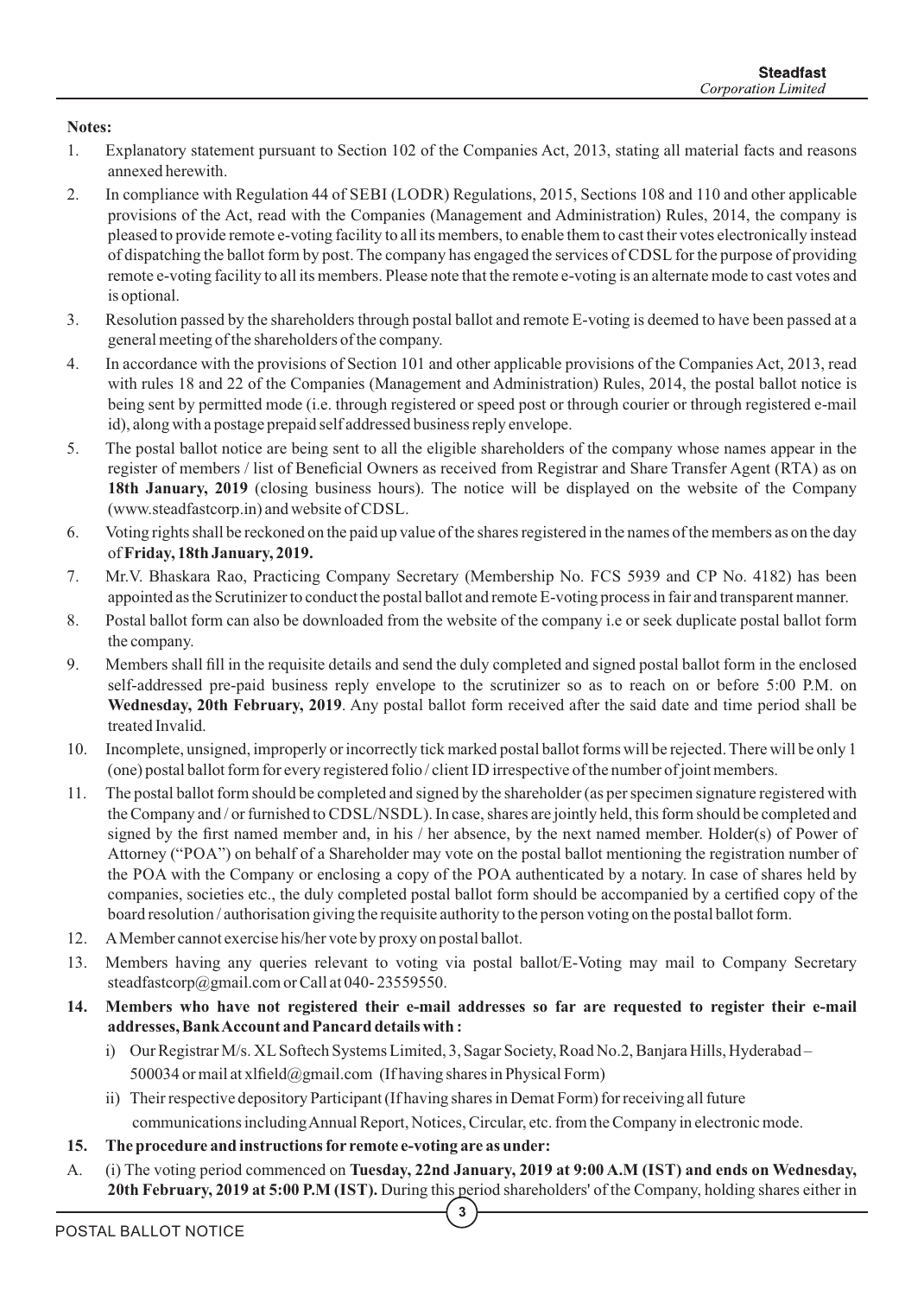physical form or in dematerialized form, as on the **cut-off date i.e 18th January, 2019** may cast their vote electronically. The e-voting module shall be disabled by CDSL for voting thereafter.

- (ii) The shareholders should log on to the e-voting website www.evotingindia.com.
- (iii) Click on "Shareholders" tab.
- (iv) Now, select the "Steadfast Corporation Limited" from the drop down menu and click on "SUBMIT"
- (v) Now enter your User ID
	- a. For CDSL: 16 digits beneficiary ID,
	- b. For NSDL: 8 Character DP ID followed by 8 Digits Client ID,
	- c. Members holding shares in Physical Form should enter Folio Number registered with the Company.
- (vi) Next enter the Image Verification as displayed and click on Login.
- (vii) If you are holding shares in demat form and had logged on to www.evotingindia.com and voted on an earlier voting of any company, then your existing password is to be used.
- (viii) If you are a first time user follow the steps given below:

|                                    | For Members holding shares in Demat Form and Physical Form                                                                                                                                                                                                                                                                                                                                                                                                                                                                                                                                                                                                               |
|------------------------------------|--------------------------------------------------------------------------------------------------------------------------------------------------------------------------------------------------------------------------------------------------------------------------------------------------------------------------------------------------------------------------------------------------------------------------------------------------------------------------------------------------------------------------------------------------------------------------------------------------------------------------------------------------------------------------|
| PAN                                | Enter your 10 digit alpha-numeric *PAN issued by Income Tax<br>Department (Applicable for both demat shareholders as well as physical<br>shareholders)<br>$\ast$<br>Members who have not updated their PAN with the Company<br>/Depository Participant are requested to use the first two letters of their<br>name and the 8 digits of the sequence number in the PAN field.<br>In case the sequence number is less than 8 digits enter the applicable<br>$\ast$<br>number of 0's before the number after the first two characters of the name<br>in CAPITAL letters. Eg. If your name is Ramesh Kumar with sequence<br>number 1 then enter RA00000001 in the PAN field. |
| <b>DOB</b>                         | Enter the Date of Birth as recorded in your demat account or in the company<br>records for the said demat account or folio in dd/mm/yyyy format.                                                                                                                                                                                                                                                                                                                                                                                                                                                                                                                         |
| Dividend<br><b>Bank</b><br>Details | Enter the Dividend Bank Details as recorded in your demat account or in<br>the company records for the said demat account or folio.<br>Please enter the DOB or Dividend Bank Details in order to login. If the<br>*<br>details are not recorded with the depository or company please enter the<br>member id / folio number in the Dividend Bank details field as mentioned<br>in instruction $(iv)$ .                                                                                                                                                                                                                                                                   |

- (ix) After entering these details appropriately, click on "SUBMIT" tab.
- (x) Members holding shares in physical form will then directly reach the Company selection screen. However, members holding shares in demat form will now reach 'Password Creation' menu wherein they are required to mandatorily enter their login password in the new password field. Kindly note that this password is to be also used by the demat holders for voting for resolutions of any other company on which they are eligible to vote, provided that company opts for e-voting through CDSL platform. It is strongly recommended not to share your password with any other person and take utmost care to keep your password confidential.
- (xi) For members holding shares in physical form, the details can be used only for e-voting on the resolutions contained in this notice.
- (xii) Click on the EVSN for the relevant Company i.e Steadfast Corporation Limited on which you choose to vote.
- (xiii) On the voting page, you will see "RESOLUTION DESCRIPTION" and against the same the option "YES/NO" for voting. Select the option YES or NO as desired. The option YES implies that you assent to the Resolution and option NO implies that you dissent to the Resolution.

**4**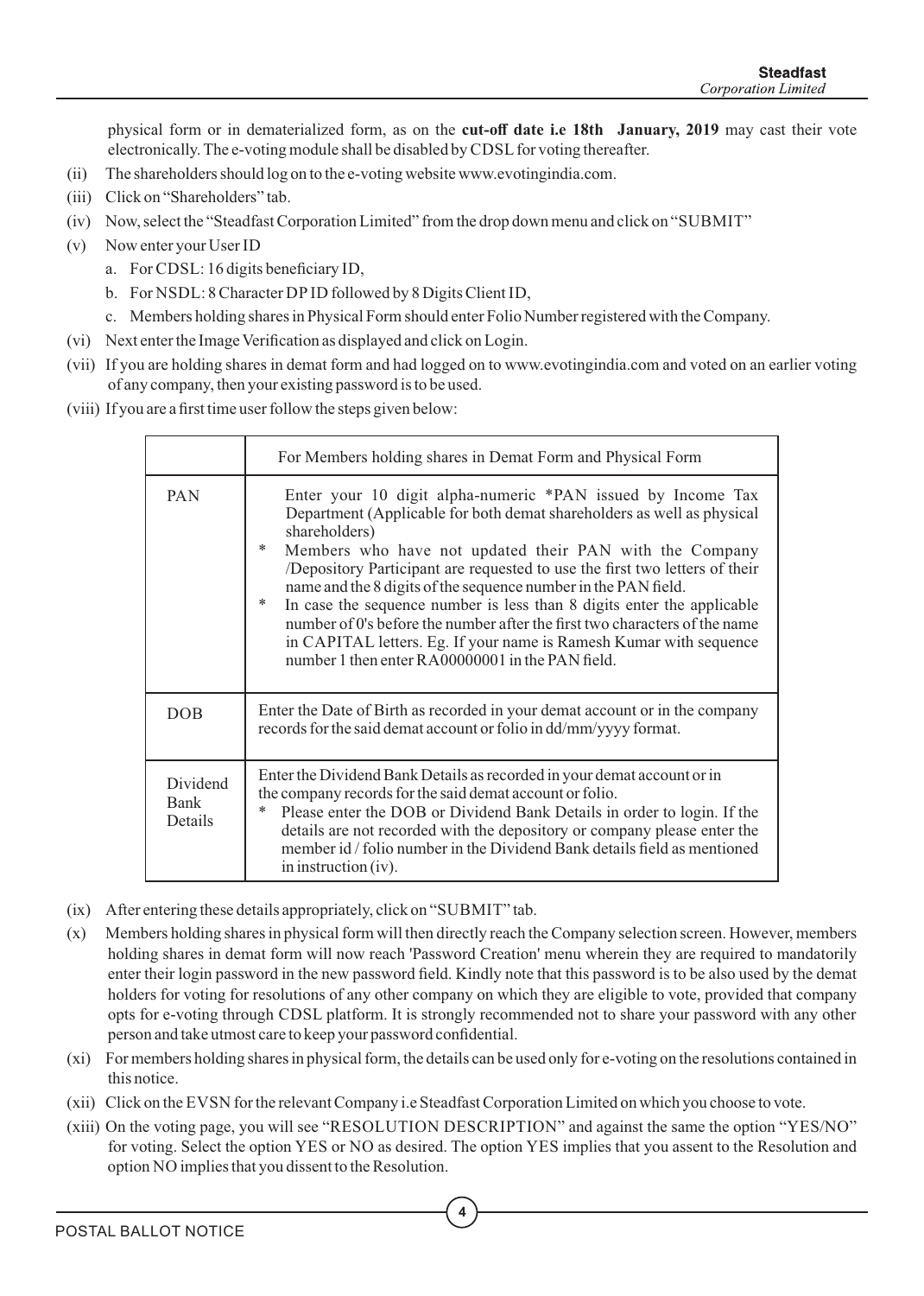- (xiv) Click on the "RESOLUTIONS FILE LINK" if you wish to view the entire Resolution details.
- (xv) After selecting the resolution you have decided to vote on, click on "SUBMIT". A confirmation box will be displayed. If you wish to confirm your vote, click on "OK", else to change your vote, click on "CANCEL" and accordingly modify your vote.
- (xvi) Once you "CONFIRM" your vote on the resolution, you will not be allowed to modify your vote.
- (xvii) You can also take a print of the votes cast by clicking on "Click here to print" option on the Voting page.
- (xviii) If a demat account holder has forgotten the password then Enter the User ID and the image verification code and click on Forgot Password & enter the details as prompted by the system.
- (xix) Shareholders can also cast their vote using CDSL's mobile app m-Voting available for android based mobiles. The m-Voting app can be downloaded from Google Play Store. Apple and Windows Phone users can download the app from the App store or Windows Phone store respectively. Please follow the instructions as prompted by the mobile app while voting on your mobile.

#### (xx) **Note forNon – Individual Shareholders and Custodians**

- · Non-Individual shareholders (i.e. other than Individuals, HUF, NRI etc.) and Custodian are required to log on to www.evotingindia.com and register themselves as Corporates.
- · Ascanned copy of the Registration Form bearing the stamp and sign of the entity should be emailed to helpdesk.evoting@cdslindia.com.
- After receiving the login details a compliance user should be created using the admin login and password. The Compliance user would be able to link the account(s) for which they wish to vote on.
- The list of accounts should be mailed to helpdesk.evoting@cdslindia.com and on approval of the accounts they would be able to cast their vote.
- A scanned copy of the Board Resolution and Power of Attorney (POA) which they have issued in favour of the Custodian, if any, should be uploaded in PDF format in the system for the scrutinizer to verify the same.
- (xxi) in case you have any queries or issues regarding e-voting, you may refer the Frequently Asked Questions ("FAQs") and e-voting manual available at www.evotingindia.com, under help section or write an email to helpdesk.evoting@cdslindia.com.

#### **EXPLANATORY STATEMENT PURSUANT TO SECTION 102 OFTHE COMPANIESACT, 2013 ITEM NO. 1**

#### **Authorization to the board under section 186 of the Companies Act, 2013:**

As per Section 186 of the Companies Act, 2013, a Company can invest/provide loans/give guarantees upto 60% of its paid up share capital, free reserves and securities premium account or 100% of its free reserves and securities premium account, whichever is higher.

On account of the proposals for acquisition of the share in the existing Partnership Firm M/s.VH Healthcare and also under the Companies Act, 2013, the Company does not have adequate limits u/s 186 of the Companies Act, 2013 and hence it is thought fit to take enabling resolution/approval of the shareholders so that the company can meet the aforesaid requirements from time to time.

Thus it is proposed to authorise the Board of Directors of the Company to invest into securities of any body corporate and/or make loan(s) and/or give any guarantee(s)/provide any security(ies) in connection with loan(s) made up to Rs.15 crore.

The Board of Directors recommends the resolution as set out at Item No. 1 in this Notice or approval of members as a special resolution. Except Dr.Keesara Vivek Reddy, Managing Director, None of the other Directors and/or any Key Managerial Personnel of the Company or their relatives is concerned or interested, financially or otherwise, in this resolution. Your approval is sought by voting through Postal Ballot or through e-voting as the case may be, pursuant to the provisions of Section 110 of the Companies Act, 2013 read with Companies (Management and Administration) Rules, 2014 for passing the resolutions under Item No. 1 as set in this Notice.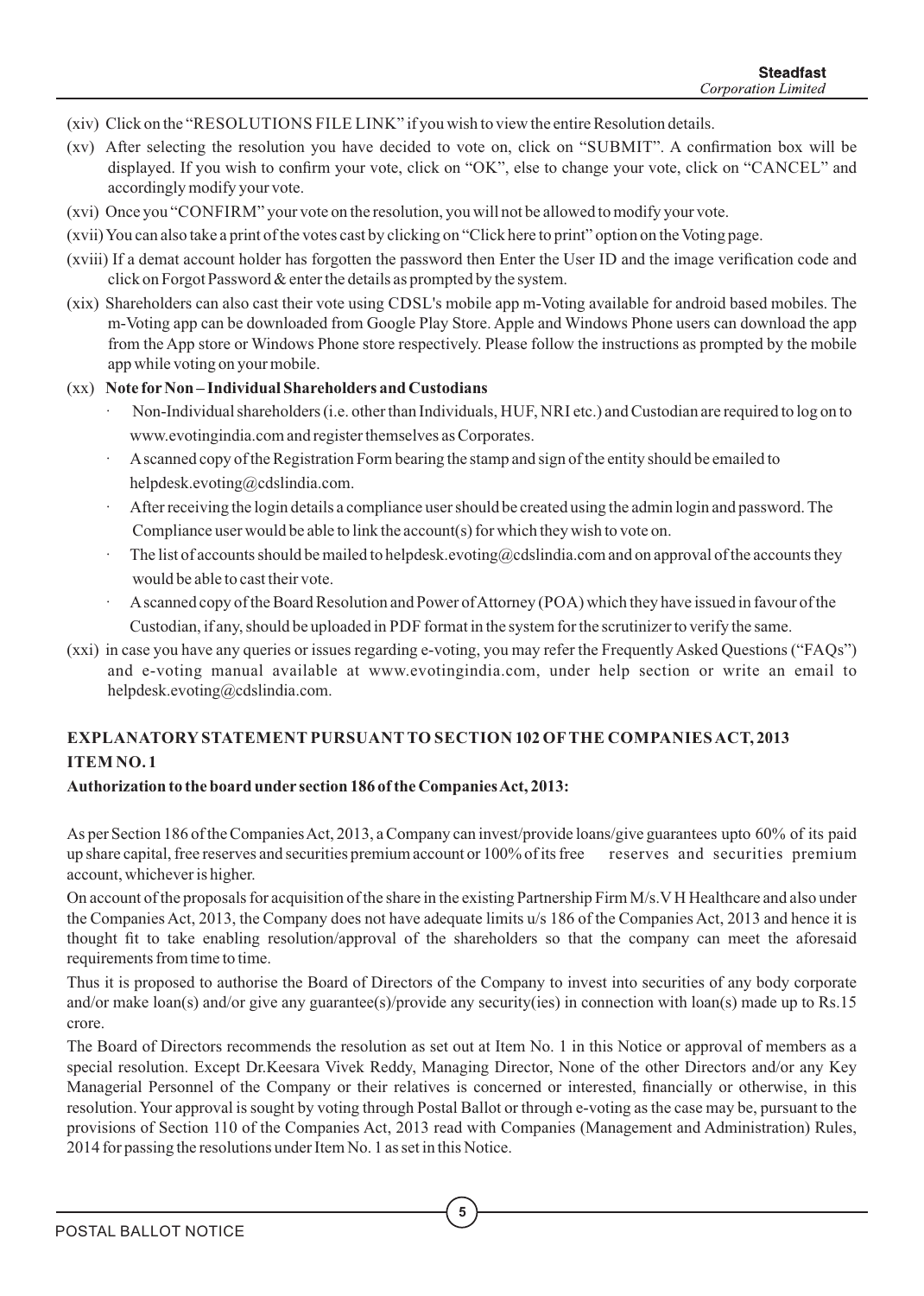### **ITEM NO. 2**

#### **Approval forMaterial Related Party Transaction with Related party:**

It is informed to the members that the company is in the process of opening Diagnostic Centres as a part of its business and hence as a start, first and foremost making efforts for the proposal of acquisition /purchase of the 70% share in the existing Partnership Firm **M/s.V H Healthcare ( which is carrying the same business) from Dr.Keesara Vivek Reddy, related party and who is also Managing Director of the company.**

As a start doing the health care business independently may require some experience/services in the respective field and hence the board is of the opinion that association with the existing entity carrying healthcare business will give fruitful results and hence made aforesaid proposal.

Your company has noted that **Dr.Keesara Vivek Reddy, being the Managing Director of the company** fall under the category of a related party of the Company in terms of Regulation 23 of SEBI (Listing Obligations and Disclosure Requirements) Regulations, 2015 as notified and amended from time to time. The provisions of this regulation read with Policy on Related Party Transactions approved and notified by the Board of Directors of the Company consider a transaction with a related party as material if the transaction/ transactions to be entered into individually or taken together with previous transactions during a financial year exceeds ten percent of the Annual consolidated turnover of the company as per the last audited financial statements of the Company.

Further, the SEBI (Listing Obligations and Disclosure Requirements) Regulations, 2015 as amended from time to time require all material related party transactions to be approved by the shareholders through an ordinary resolution and the related parties shall abstain from voting on such resolutions.

The Company envisages that the transactions entered into with **Dr.Keesara Vivek Reddy** whether individually and/or in aggregate would exceed the stipulated threshold limit of ten percent of consolidated annual turnover of the Company as per the latest audited financial statements of the Company during a financial year under review. The company therefore requires the approval of the shareholders by an ordinary resolution for entering into such transaction(s)/ arrangement(s) with him.

Although approval of the shareholders would not be required under the provisions of Section 188 of the Companies Act, 2013 and the rules made thereunder and as amended from time to time due to the reason that transactions with related party are in the ordinary course of business and at the arms length basis, the same is being sought as an abundant precautionary measure.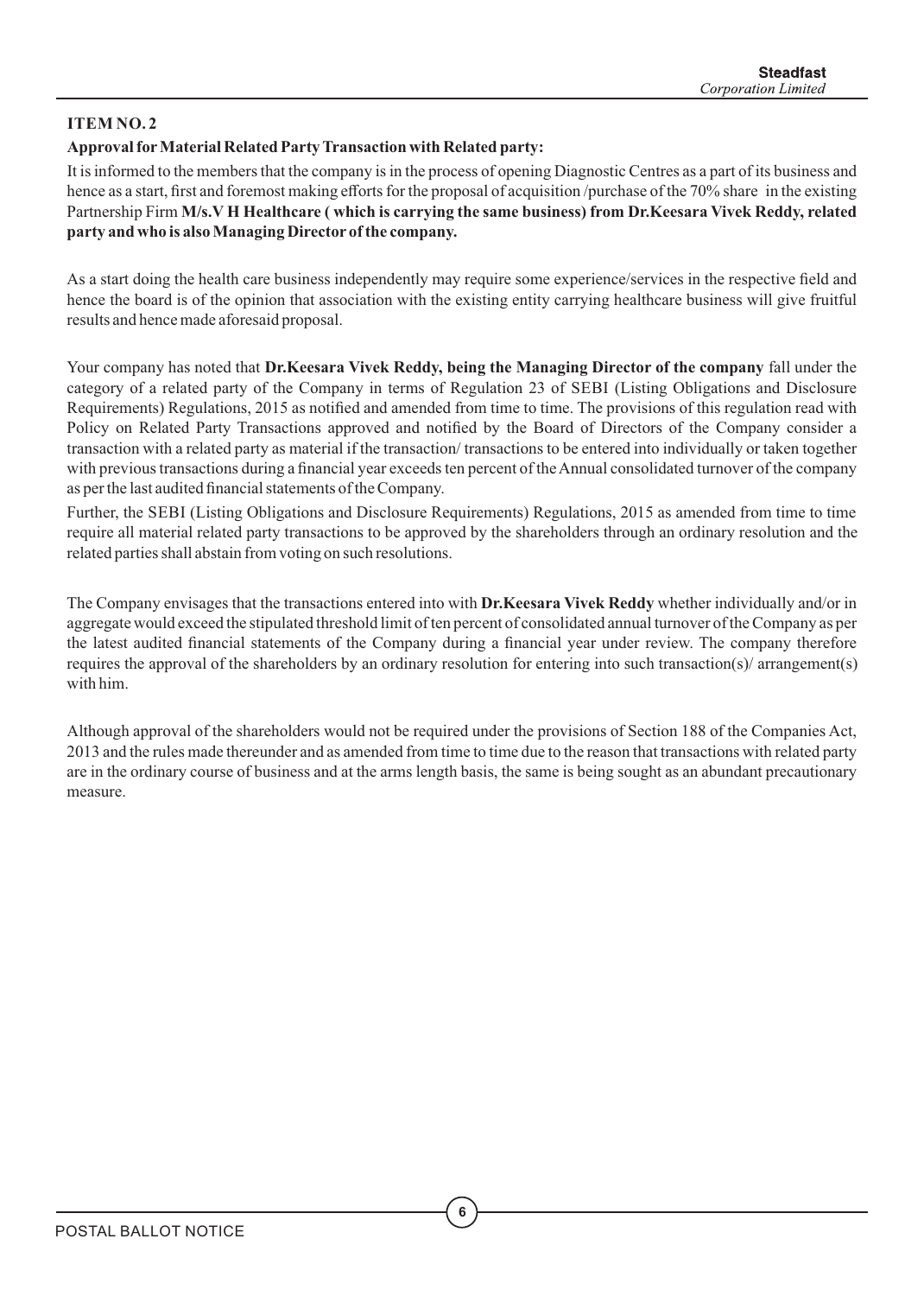All related parties shall abstain from voting on this resolution.

Further, as per Companies (Meeting of Board and its Power) Rules, 2014, the followings information is mentioned below:-

| <b>SLNo</b>    | <b>Particulars</b>                                                                                                           | <b>Details</b>                                                                                                                                                                                                                                                                                                                                                                                                                                       |
|----------------|------------------------------------------------------------------------------------------------------------------------------|------------------------------------------------------------------------------------------------------------------------------------------------------------------------------------------------------------------------------------------------------------------------------------------------------------------------------------------------------------------------------------------------------------------------------------------------------|
| $\mathbf{1}$   | Name of the related parties                                                                                                  | Dr. Keesara Vivek Reddy, Partner of M/s. V H Healthcare                                                                                                                                                                                                                                                                                                                                                                                              |
| $\overline{2}$ | Name of the Director or<br>KMP who is related, if<br>any                                                                     | Dr. Keesara Vivek Reddy, Managing Director of the<br>company.                                                                                                                                                                                                                                                                                                                                                                                        |
| $\overline{3}$ | Nature of relationship                                                                                                       | Dr. Keesara Vivek Reddy is the Managing Director of the<br>Steadfast Corporation Limited (SCL) and also the Partner<br>of the existing Partnership Firm M/s.V H Healthcare<br>(promoted by him) with the control of 70% share and now<br>Steadfast Corporation Limited is proposed to<br>acquire/purchase of the 70% share in the existing<br>Partnership Firm M/s.V H Healthcare, from Dr.Keesara<br>Vivek Reddy, Managing Director of the company. |
| $\overline{4}$ | Monetary Value                                                                                                               | The consideration for the acquisition of $70\%$ share in the<br>existing Partnership Firm M/s.V H Healthcare is<br>Rs.62,74,121/-(Sixty Two Lakhs Seventy Four<br>Thousand One Hundred and Twenty One Rupees), The<br>same is arrived based on the Valuation report of the Firm,<br>given by the M/s.Ramasamy Koteswara rao and Co.<br>LLP, Chartered Accountants.                                                                                   |
| 5              | Nature, material terms and<br>particulars of<br>arrangements                                                                 | Purchase of the 70% share in the existing Partnership Firm<br>M/s.V H Healthcare, from Dr.Keesara Vivek Reddy,<br>related party and who is also Managing Director of the<br>company<br>However such transaction would be in the ordinary course<br>of the company's business and at the arm's length basis.                                                                                                                                          |
| 6              | Any advance paid or<br>received for the<br>arrangement if any                                                                | Nil                                                                                                                                                                                                                                                                                                                                                                                                                                                  |
| $\tau$         | Tenure of Contract                                                                                                           | Not Applicable                                                                                                                                                                                                                                                                                                                                                                                                                                       |
| 8              | Any other information Nil<br>relevant or important for<br>members to take a<br>the<br>decision on the proposed<br>resolution | Nil                                                                                                                                                                                                                                                                                                                                                                                                                                                  |

The Audit committee and the Board of the Directors of the Company have considered these proposed arrangements and limits at their meeting held on 17th January, 2019 and have approved the proposed arrangements with the Related Party Dr. Keesara Vivek Reddy, Partner of M/s. V H Healthcare and have also decided to seek approval of shareholders by way of ordinary resolution pursuant to section 188 of the Companies Act 2013 read with the Companies (Meeting of Board and its Powers) Rules, 2014 and SEBI (Listing Obligations & Disclosure Requirements) Regulations, 2015 as amended from time to time.

**7**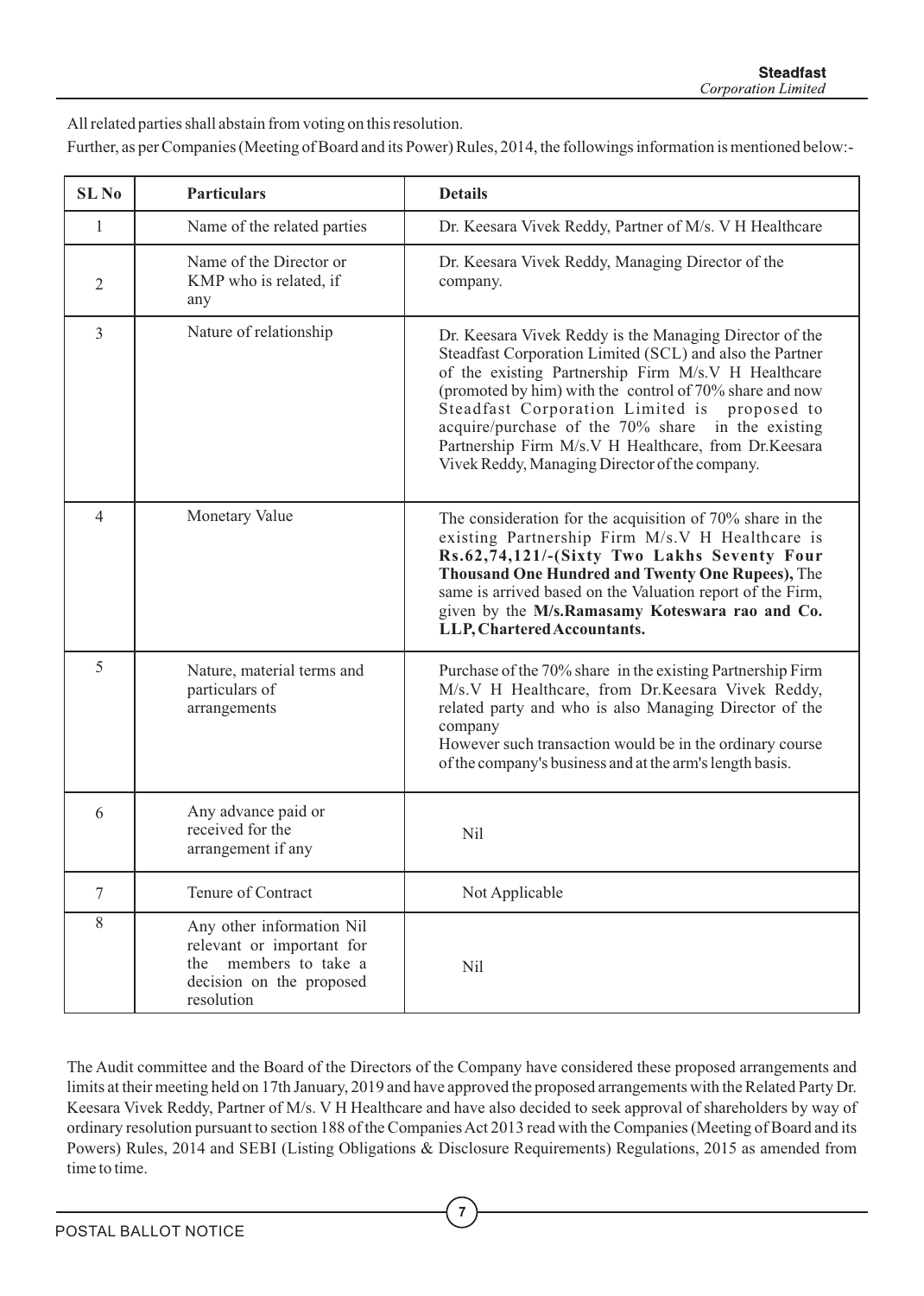Dr. Keesara Vivek Reddy together with his relatives hold in aggregate 5,00,000 Equity Shares of the Company and being Managing Director is concerned or interested in the ordinary resolution to this Notice. Relevant documents referred to in the Notice and the Statement are available for inspection by the Members at the Registered Office of the Company from 11 am to 5 pm on all working days from the date of despatch of the Notice till the last date for voting.

The Board recommends the Ordinary Resolution set out above in the Notice for approval by the members.

Except Dr.Keesara Vivek Reddy, Managing Director, None of the other Directors and/or any Key Managerial Personnel of the Company or their relatives is concerned or interested, financially or otherwise, in this resolution

> **By order of the Board For Steadfast Corporation Limited**

 **Sd/- M.V.S.A. Murali Krishna Company Secretary ACS- 48029** 

**Place: Hyderabad Date: 17th January, 2019**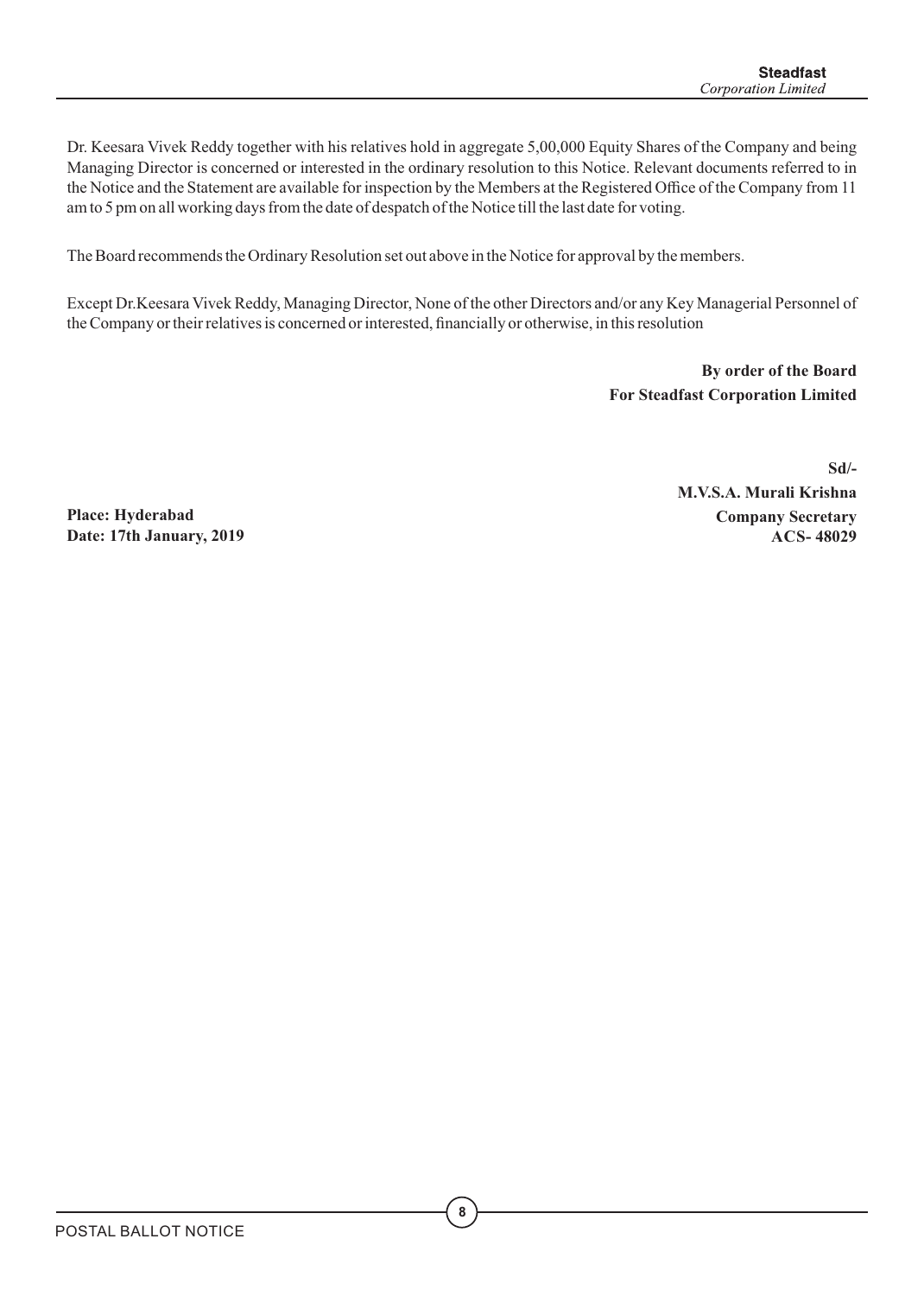## **STEADFAST CORPORATION LIMITED** CIN: L74999TG1995PLC037139

Regd Office: H.No.8-2-120/77/4, Opp K.B.R Park, Road No.2, Banjara Hills,

Hyderabad – 500034 T.G Ph.: 040-23559550

E-mail: steadfastcorp@gmail.com Website: www.steadfastcorp.in

# **POSTAL BALLOT FORM**

| SL No                       | <b>Particulars</b>                     | <b>Details</b> |
|-----------------------------|----------------------------------------|----------------|
|                             | Postal Ballot Form No:                 |                |
| $\mathcal{D}_{\mathcal{L}}$ | Name and Registered address of the     |                |
|                             | Sole / first named member:             |                |
| $\mathcal{E}$               | Name of the Joint holders if any:      |                |
| $\overline{4}$              | Registered Folio No./DP ID No./        |                |
|                             | Client ID No. (Applicable to investors |                |
|                             | holding Shares in Dematerialized form) |                |
|                             | Total No. of shares held               |                |

I / We hereby exercise my / our vote in respect of the Special/ordinary resolutions to be passed through postal ballot for the business items stated in the notice of the Company by sending my/ our assent / dissent to the said resolution by placing tick  $(\sqrt{})$  mark at the appropriate box below

| <b>Item No</b> | <b>Brief Particulars of Resolutions</b>                                                                                                                                                      | No. of<br><b>Shares</b><br><b>Held</b> | <b>I/We assent to</b><br>the Resolution<br>(FOR) | I/We dissent to<br>the Resolution<br>(AGAINST) |
|----------------|----------------------------------------------------------------------------------------------------------------------------------------------------------------------------------------------|----------------------------------------|--------------------------------------------------|------------------------------------------------|
| 1.             | Special resolution to accord the consent<br>of the members for Authorization to the<br>board under section 186 of the<br>Companies Act, 2013 as specified in the<br>notice of postal ballot. |                                        |                                                  |                                                |
| 2.             | Ordinary resolution to accord the<br>consent of the members for Approval of<br>Material Related Party Transaction with<br>Related party as specified in the notice of<br>postal ballot.      |                                        |                                                  |                                                |

# **Place:**

#### **Date:** (Signature of Share Holder)

E Voting Facility is available at link http://www.evotingindia.com and E-Voting details are as follows:

| EVSN (E-<br>voting Sequence<br>Number) | User ID | Password |
|----------------------------------------|---------|----------|
|                                        |         |          |

**9**

Note: Please read carefully the instructions printed overleaf before filling the form.